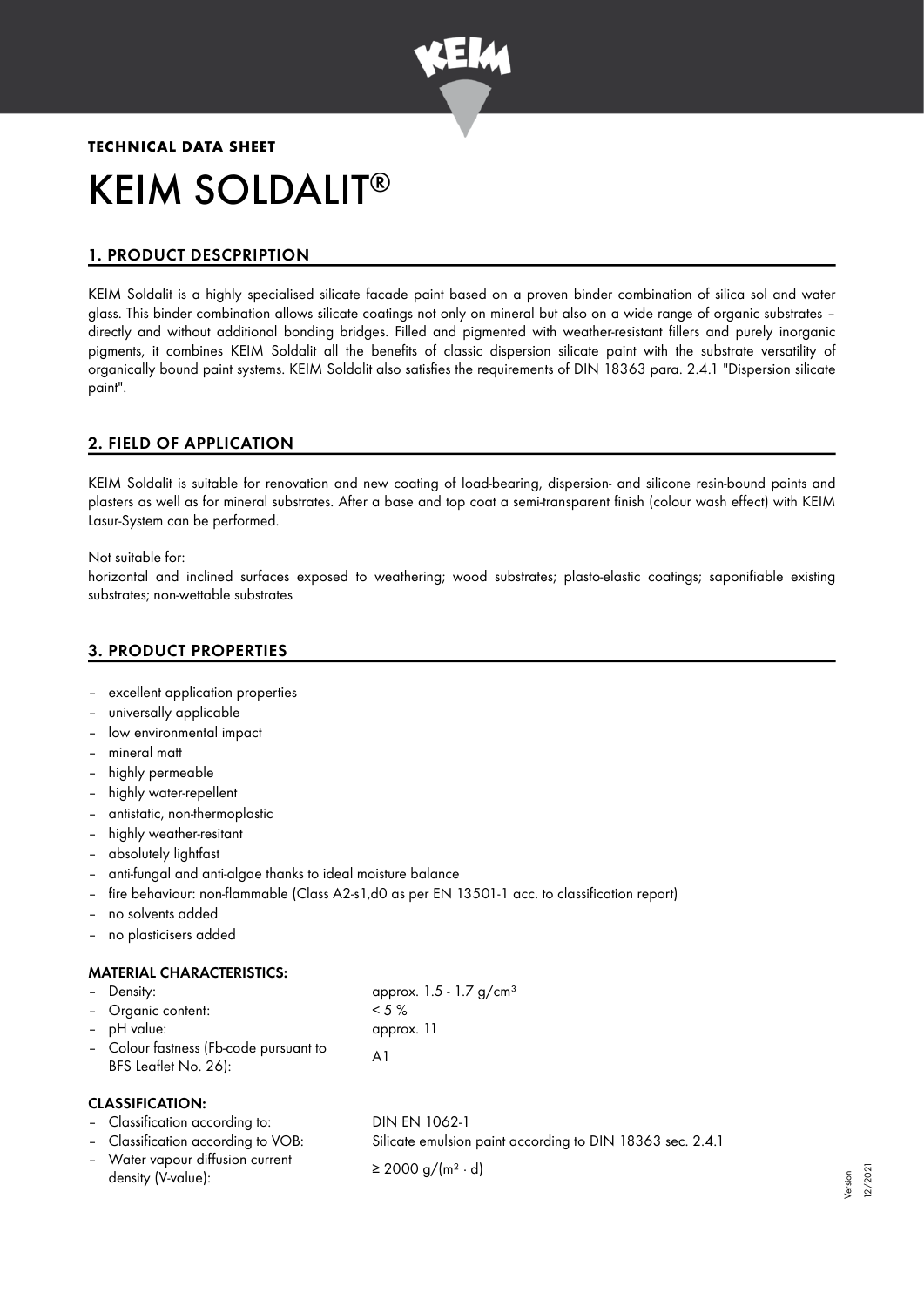## **TECHNICAL DATA SHEET – KEIM SOLDALIT®**

| - Diffusion-equivalent air layer<br>thickness (sd-value):    | $\leq$ 0,01 m                |
|--------------------------------------------------------------|------------------------------|
| - Diffusion-equivalent air layer<br>thickness class:         | V1                           |
| - Test standard Diffusion equivalent air<br>layer thickness: | <b>DIN EN ISO 7783</b>       |
| - Water permeability:                                        | < 0,1 kg/(m <sup>2</sup> √h) |
| - Water permeability rate class:                             | W2                           |
| - Test standard Water permeability<br>rate:                  | <b>DIN EN 1062-3</b>         |
| - Gloss level at 85 $^{\circ}$ :                             | matt                         |
| - Test standard Gloss level:                                 | ISO 2813                     |

## COLOUR SHADES:

White, colour shades only with purely mineral and light-resistant pigments. KEIM Soldalit can be tinted via the KEIM Local Colour Studio® with KEIM PPF-Technology® according to all common colour collections.

Please always check the colour shade for correctness before application. Within a surface, use only tinted paint material from the same tinting batch. On-site tinting exclusively with system related monochrome shades/full-tone colours monochrome shades 9001S to 9012S available. When selecting the colour shade for ETICS, observe LRV ≥ 30.

#### COMPOSITION:

Full declaration in compliance with the "natureplus®" award guideline:

Silicate and calcite fillers, sol-silicate mixture, water, titanium dioxide, polyacrylate, hydrophobing agents, stabilisers, thickeners, wetting agents, defoamers.

## 4. APPLICATION INSTRUCTIONS

#### SUBSTRATE PREPARATION:

The substrate must be dry, sound, free from chalking, clean and dust-free. Loose parts of existing coatings must be removed mechanically or by high-pressure water jetting. Defective areas must be filled and texture-matched using a suitable repair material. Any sintered layers on new renders must be removed with KEIM Ätzflüssigkeit (lime remover) according to instructions. New render areas (repairs) are generally to be pretreated with KEIM Ätzflüssigkeit (lime remover) according to the specifications in the Technical Data Sheet. Highly absorbent surfaces are to be primed with KEIM Soldalit-Fixativ. For repaired substrates as well as for substrates with structural differences or hairline cracks, the base coat should be performed with the higher filled KEIM Soldalit Soldalit-Grob instead of KEIM Soldalit. In case of larger cracks or strong structural differences, a primer coat with KEIM Contact-Plus may be necessary instead of KEIM Soldalit-Grob.

#### APPLICATION CONDITIONS:

Ambient and substrate temperature ≥ 5 °C during application and drying. Do not apply in direct sunlight or on sun-heated substrates. Protect surfaces from direct sun, wind and rain during and after application.

#### PREPARATION OF MATERIAL:

Stir up KEIM Soldalit thoroughly before application.

### APPLICATION:

KEIM Soldalit can be painted, rolled or airless sprayed (nozzle: ≥ 435 ).

Primer coat: Apply KEIM Soldalit normally undiluted or depending on the absorbency of the substrate, diluted up to max. 5 % with KEIM Soldalit-Fixativ. Dilution up to max. 10 % with KEIM Soldalit-Fixativ is possible in case of highly absorbent substrates.

Final coat: Apply KEIM Soldalit undiluted.

#### DRYING TIME:

Can be overcoated after 12 hours at the earliest (at 23°C and 50% RH). At higher relative humidity, layer thicknesses and/ or lower temperatures, drying is delayed accordingly. Version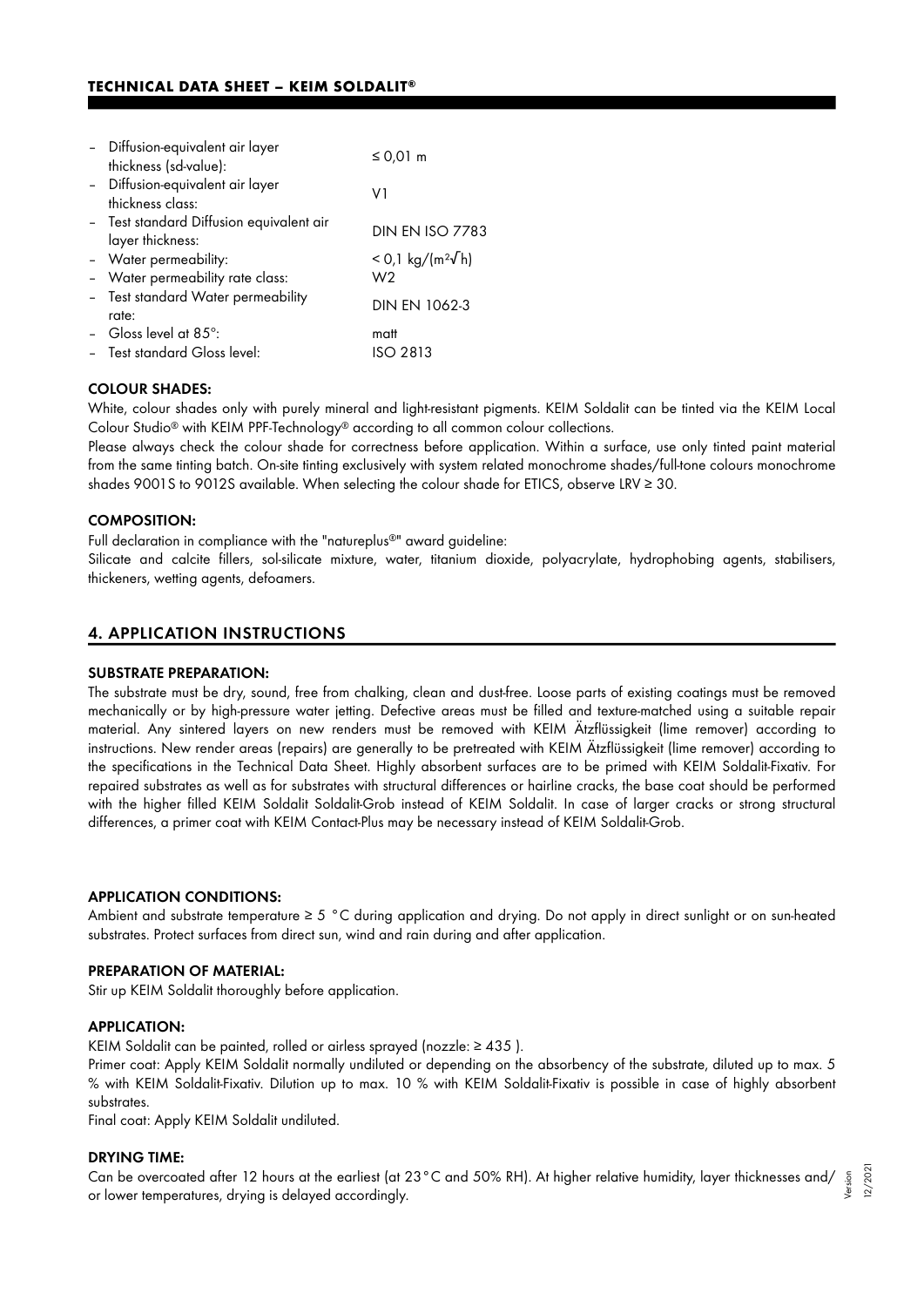## CONSUMPTION:

approx. 0,45 kg/m² for two coatings.

These material consumption values are guide values for smooth substrates. Exact consumption values must be determined by means of test areas.

## CLEANING OF TOOLS:

Clean immediately with water.

# 5. PACKAGING

| <b>Container content</b> | Unit of measure | Quantity on pallet | Type of container |
|--------------------------|-----------------|--------------------|-------------------|
|                          | ĸg              | 32                 | bucket            |
|                          | κg              | 70                 | bucket            |
| 2.5                      | κg              | 80                 | bucket            |

# 6. STORAGE

| max. storage time | <b>Storage conditions</b>                            |
|-------------------|------------------------------------------------------|
| 12 months         | cool<br>frost-free<br>keep container tightly sealed. |

## STORAGE INFORMATION:

Material residues from opened containers should be refilled into smaller containers to keep the air space in the bucket as low as possible.

# 7. DISPOSAL

For disposal information refer to section 13 of the safety data sheet.

## EC WASTE CODE:

Waste code: 08 01 12

## 8. SAFETY INSTRUCTIONS

Please, refer to the Material Safety Data Sheet.

## GISCODE:

GIS code: BSW 40

## 9. GENERAL INFORMATION

Cover surfaces not to be treated, especially glass, ceramics and natural stone. Any splashes on surrounding surfaces or traffic areas must be rinsed off immediately with plenty of water.

Mixing with products not part of the system or other foreign additives is not permitted.

# 10. CERTIFICATES & QUALITY SEALS